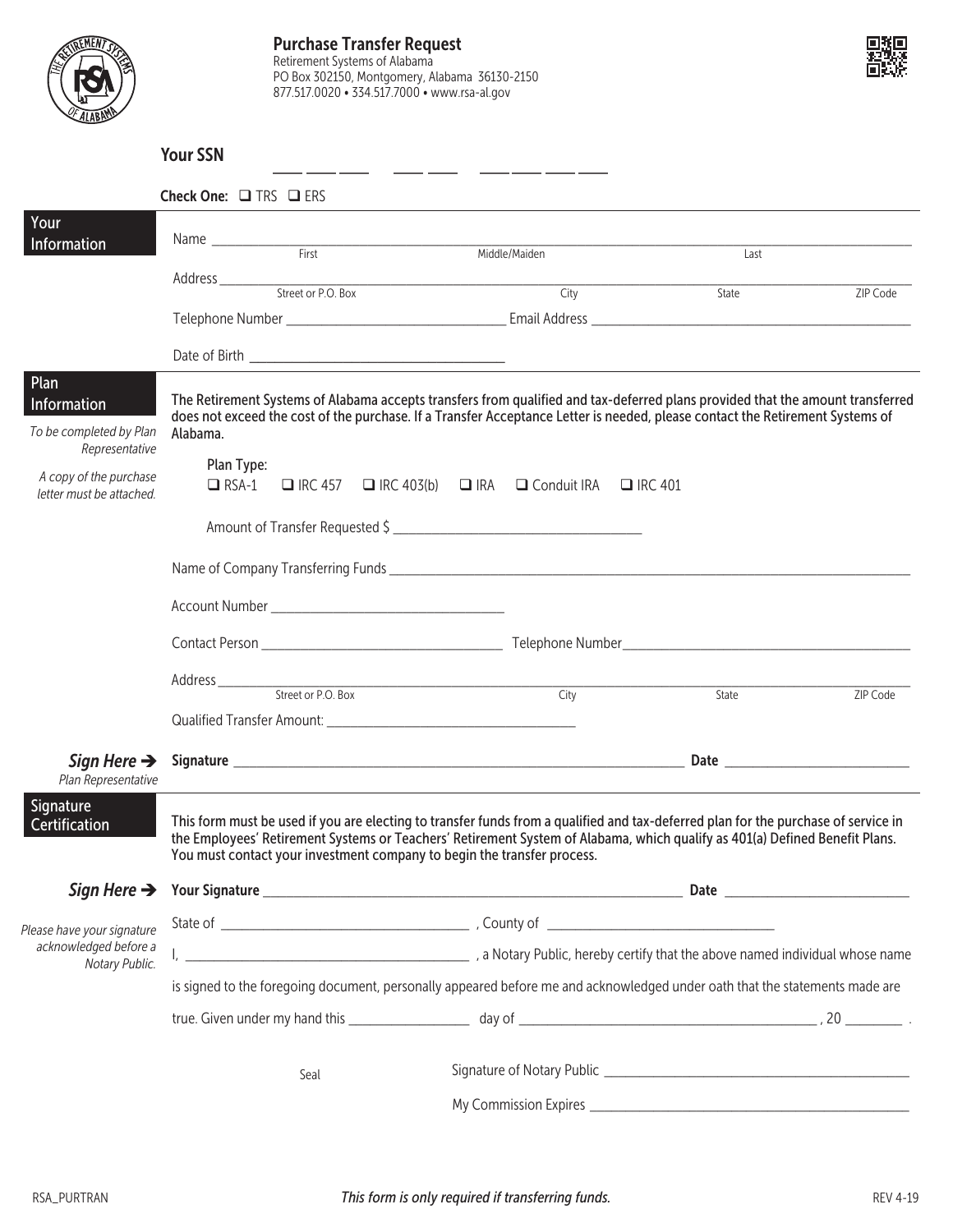## Purchase Transfer Request

## **Instructions**

Member must complete Part I of the Purchase Transfer Request form.

Member must sign the form, have the signature witnessed by a Notary Public, and submit the form to the plan from which the funds are to be transferred. The member should also include a copy of the service purchase letter with this form.

The plan representative must complete Part II of the Purchase Transfer Request form. The completed form and the transferred funds should be sent to the RSA at the address shown at the top of the previous page.

If the member is making direct payment for the remainder of the cost, the member should remit that payment along with a copy of the purchase letter directly to the RSA at the address shown at the top of the previous page.

This form must be submitted prior to the effective date of your service purchase. Most plans have minimum processing requirements that must be taken into account regarding the remittance of your payment; it generally takes several weeks for a plan to complete a transfer of funds.

## Note for RSA-1 Participants

If your payment is being transferred from your RSA-1 Deferred Compensation Account, submit this form to RSA-1 at least fifteen (15) working days prior to the purchase date. You will additionally be required to complete the RSA-1 In-Service Transfer Form To Purchase Permissive Service Credit (Form RSA-1\_PURSVC). You can download the form from the website www.rsa-al.gov or contact RSA-1 at 877.517.0020 or 334.517.7000 to have it mailed to you.

This form is to be used for the purchase of permissive service credit. Permissive service is service that, by law, is eligible to be purchased by a member of the Retirement Systems.

If a member purchases credit for service based on an estimated cost, the member's account will be audited after the end of the fiscal year to ensure compliance with the law.

If the actual cost for the service credit exceeds the estimated remitted payment amount, an additional payment from the member will be required to maintain credit for the service.

If the estimated remitted payment amount exceeds the actual cost for the service credit, the member will be issued a refund.